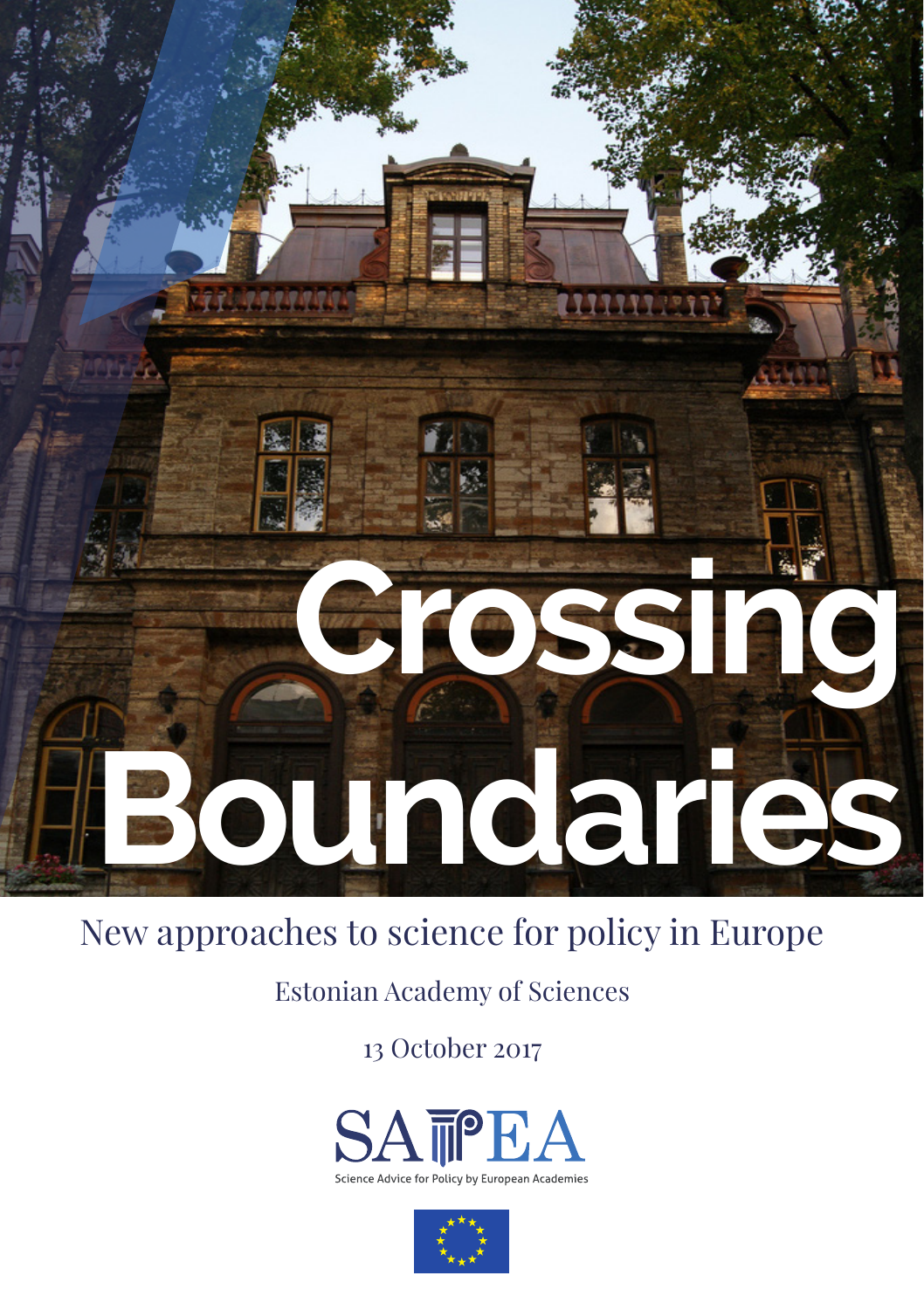## **Programme**

| $9:15 -$<br>9:30   | Welcome & short<br>introduction                                                                                                                                      | <b>Professor Tarmo Soomere,</b><br>President of the Estonian Academy<br>of Sciences        |
|--------------------|----------------------------------------------------------------------------------------------------------------------------------------------------------------------|--------------------------------------------------------------------------------------------|
|                    |                                                                                                                                                                      | Professor Günter Stock, Chair of the<br>SAPEA Board, President of ALLEA                    |
|                    |                                                                                                                                                                      | Moderation: Dr Julia Stamm,<br>Director, Science Leads                                     |
| $9:30 -$<br>10:00  | Keynote: Setting the<br>Scene: the international<br>landscape and the new<br>model for science and<br>policy                                                         | <b>Professor Dame Helen Wallace.</b><br><b>British Academy</b>                             |
| $10:00 -$<br>11:00 | Session 1: How is the<br>participation of citizens<br>impacting on science<br>for policy, both through<br>public events and new<br>forms of technology<br>and media? | <b>Professor Brian Cox, Royal Society</b><br>Professor for Public Engagement in<br>Science |
|                    |                                                                                                                                                                      | <b>Professor Franck Courchamp,</b><br>Senior Researcher CNRS, Université<br>Paris-Sud      |
|                    |                                                                                                                                                                      | <b>Richard Hudson, Editor-in-Chief,</b><br><b>Science Business</b>                         |
|                    |                                                                                                                                                                      | <b>Erika Widegren, Chief Executive,</b><br>Re-Imagine Europa                               |
| 11:20              | 11:00 - Coffee Break                                                                                                                                                 |                                                                                            |
| $11:20 -$<br>12:15 | Session 2: How are<br>policymakers changing<br>their approach to<br>working with scientists?                                                                         | Dr Marju Lauristin, Member of the<br>European Parliament                                   |
|                    |                                                                                                                                                                      | Professor Aadu Must, Member of<br><b>Estonian Parliament</b>                               |
|                    |                                                                                                                                                                      | Dr Johannes Klumpers, Head of<br>SAM Unit, European Commission                             |
| $12:15 -$          | Lunch                                                                                                                                                                |                                                                                            |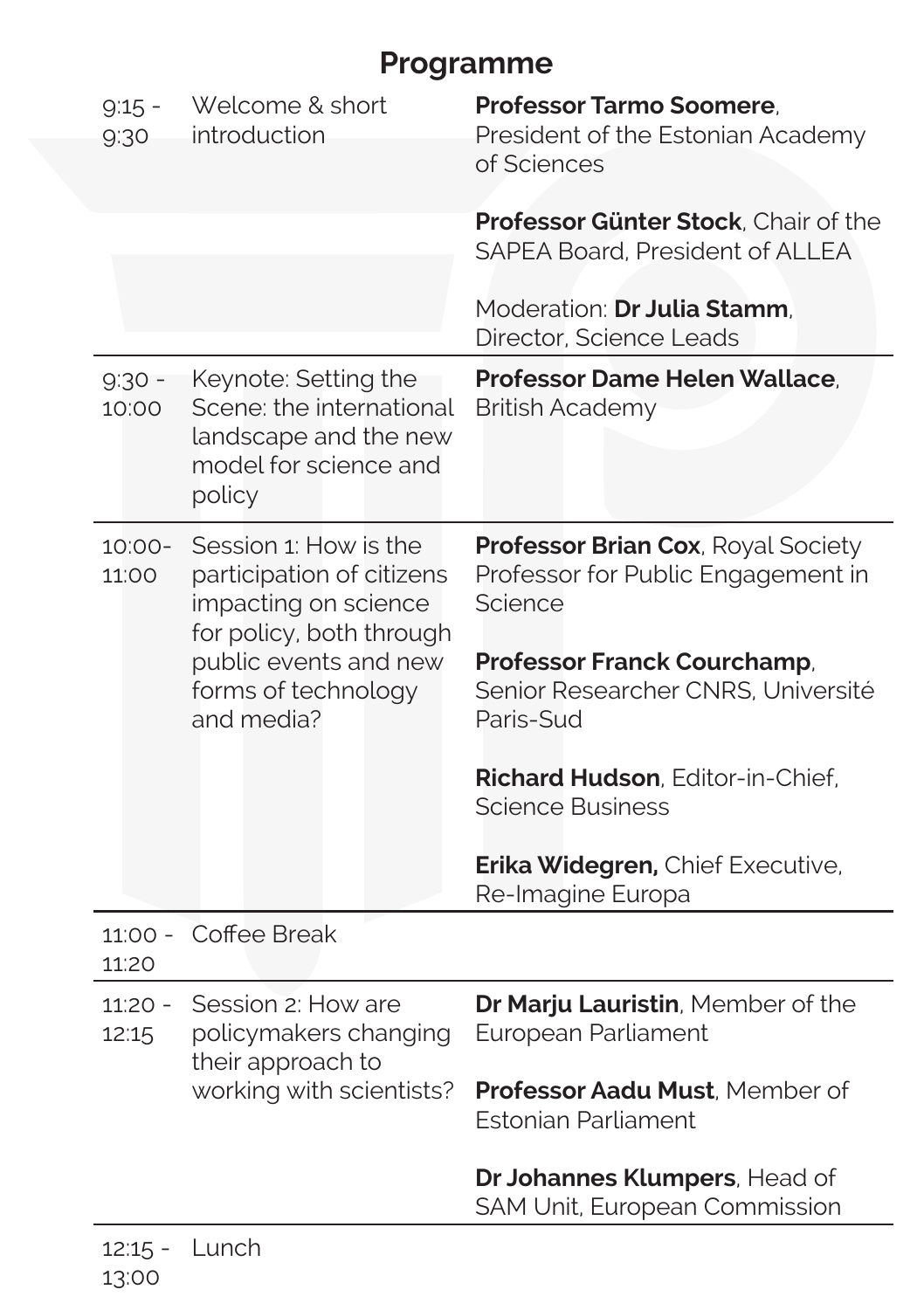| $13:00 -$<br>14:15 | Session 3: How<br>are science and<br>the provision of                            | Professor Günter Stock, Chair of the<br><b>SAPEA Board, President of ALLEA</b>                                           |
|--------------------|----------------------------------------------------------------------------------|--------------------------------------------------------------------------------------------------------------------------|
|                    | scientific evidence<br>for policy changing<br>in the academic                    | Professor Janusz Bujnicki, Member of<br>the SAM High Level Group                                                         |
|                    | community?                                                                       | Professor Poul Holm, Chair SAPEA<br>Working Group on Food From the<br>Oceans                                             |
|                    |                                                                                  | Professor Marcel Swart, Chair of<br>Young Academy of Europe                                                              |
|                    |                                                                                  | Professor Maarja Kruusma, Estonian<br>Academy of Sciences, Leader of the<br>Estonian Centres of Excellence in<br>Science |
| $14:15 -$<br>15:15 | Session 4: What of<br>the changing role of<br>NGOs and business<br>engagement in | Ana María Álvarez Monge, CEO and<br>Co-Founder Migration Hub Network<br>gGmbH                                            |
|                    | science for policy?                                                              | <b>Bernd Halling, Head of Corporate</b><br>Policy and Strategy, Bayer                                                    |
|                    |                                                                                  | Haris Hadžialić, CEO, GlobalGPS BH                                                                                       |
|                    |                                                                                  | Jaan Tallinn, Co-Founder Skype,<br>Centre for the Study of Existential Risk,<br>University of Cambridge                  |
| $15:15 -$<br>15:35 | Coffee Break                                                                     |                                                                                                                          |
| $15:35 -$<br>16:00 | Bringing it all to-<br>gether - summary<br>and next steps                        | Professor Sierd Cloetingh, Member of<br>SAPEA Board, President of Academia<br>Europaea                                   |
|                    |                                                                                  |                                                                                                                          |